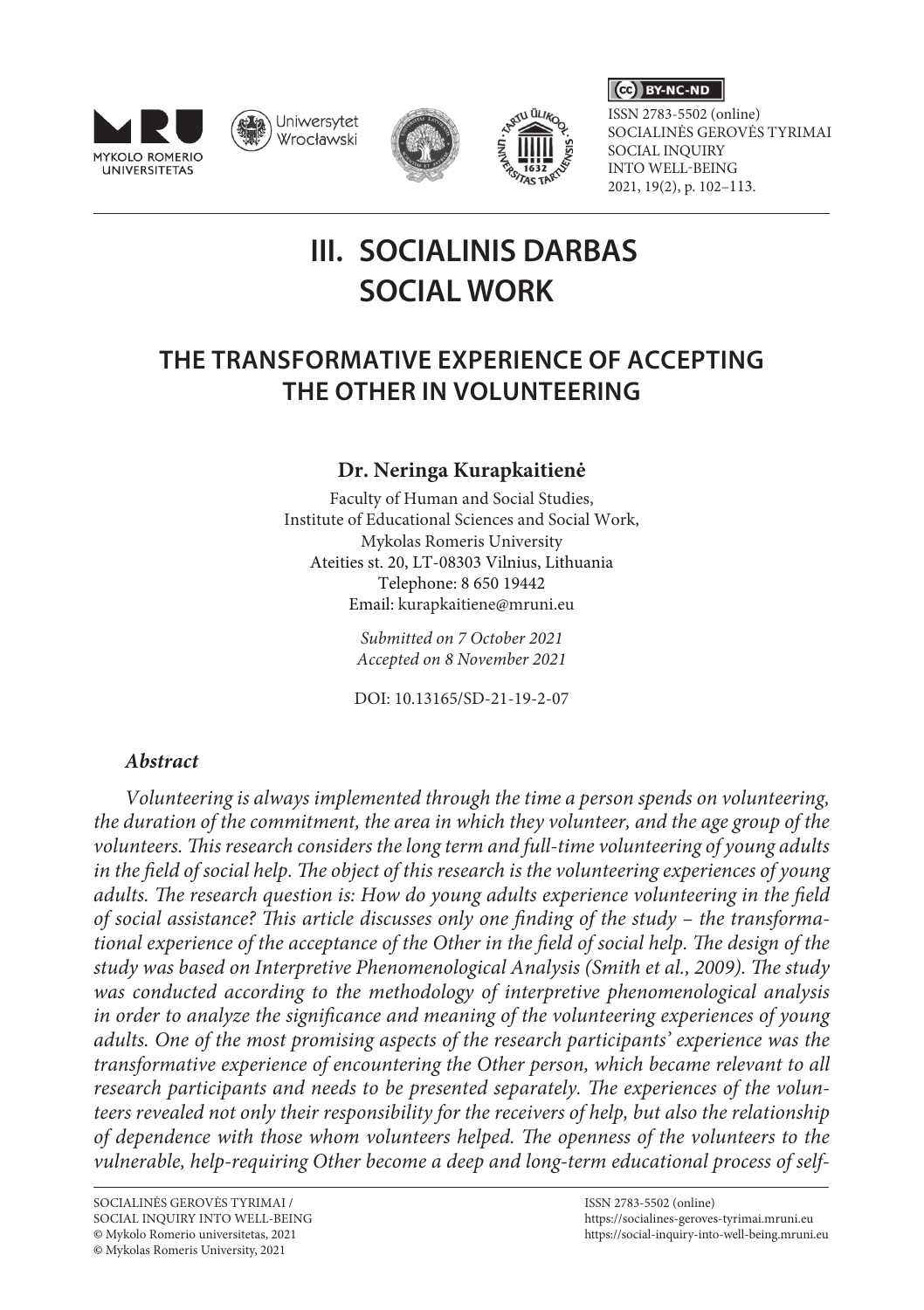*acceptance and self-becoming for the volunteers themselves. For volunteers, the otherness of the Other was the key to the acceptance of their own otherness. Volunteering creates an asymmetrical relationship, where the volunteer has more perceived power by providing help and the help-receiver is perceived as belonging away from the volunteer. In the process of volunteering, however, it is impossible to stay in these positions of perceived power, because the volunteer needs to learn how to coexist from the help-receiver. The help-receiver therefore becomes a teacher for the volunteer. This changing relationship with the Other taught volunteers to accept the weaknesses, disabilities, and failings of the Other, and at the same time to accept those within themselves. The volunteers started to see themselves as "not as nice as I thought of myself before", which gave them a more realistic and acceptable self-view. By accepting themselves and their mistakes, volunteers were emboldened to live and act with their weaknesses and imperfections.*

*Keywords: volunteering, Other, otherness, interpretive phenomenological analysis*

#### Introduction

The data of the study "Measuring Volunteer Outcomes: Development of the International Volunteer Impacts Survey" (Lough et al., 2009) substantiated the benefits of international long term voluntary service in terms of learning through volunteering, and showed that the learning outcomes were useful for the further choices of the study participants. Research by Kerka (1998) and Theodosopoulou and Papalois (2011) suggests that learning in volunteering takes place even if the learning process is not planned or organized during volunteering, and that while volunteering young adults engage in informal learning and experience personal, social, or professional change (Gedvilienė & Karasevičiūtė, 2013). Volunteering can encourage identity development in emerging adulthood, and can provide a protective environment for vocational identity formation – i.e., vocational learning (Marinica & Negru-Subtirica, 2020). In the learning paradigm, volunteering provides an area of experience which is multifaceted for the volunteer, and young adults enter an unavoidable learning area when volunteering – a "loop" of learning (Kėžaitė & Špokevičiūtė, 2006). Research (AVSO, 2007; Powell & Bratovi'c, 2007; Štuopytė, 2010; Wilson, 2000; Gedvilienė, Karasevičiūtė & Trečiokienė, 2010; Theodosopoulou & Papalois, 2011, Darley, 2018) has emphasized that learning takes place in the presence of intensive volunteering experience, in which some of the most important the components of learning are the longevity and continuity of the experience (Heublein & Zimmermann, 2016). The role of learning in volunteering is analyzed and described in Behnia's (2021) research, where social-help-providing volunteers learned to accept borders and opportunities.

There is no phenomenological paradigm of qualitative research on young adult learning in volunteering that analyzes volunteer experience without the pre-determined framework of volunteering experience. The above-mentioned pieces of research describe various aspects of the benefits that volunteers receive in volunteering and claim that learning takes place while volunteering, but they do not name the specific types of learning that volunteers experience when they volunteer long-term and full-time in the field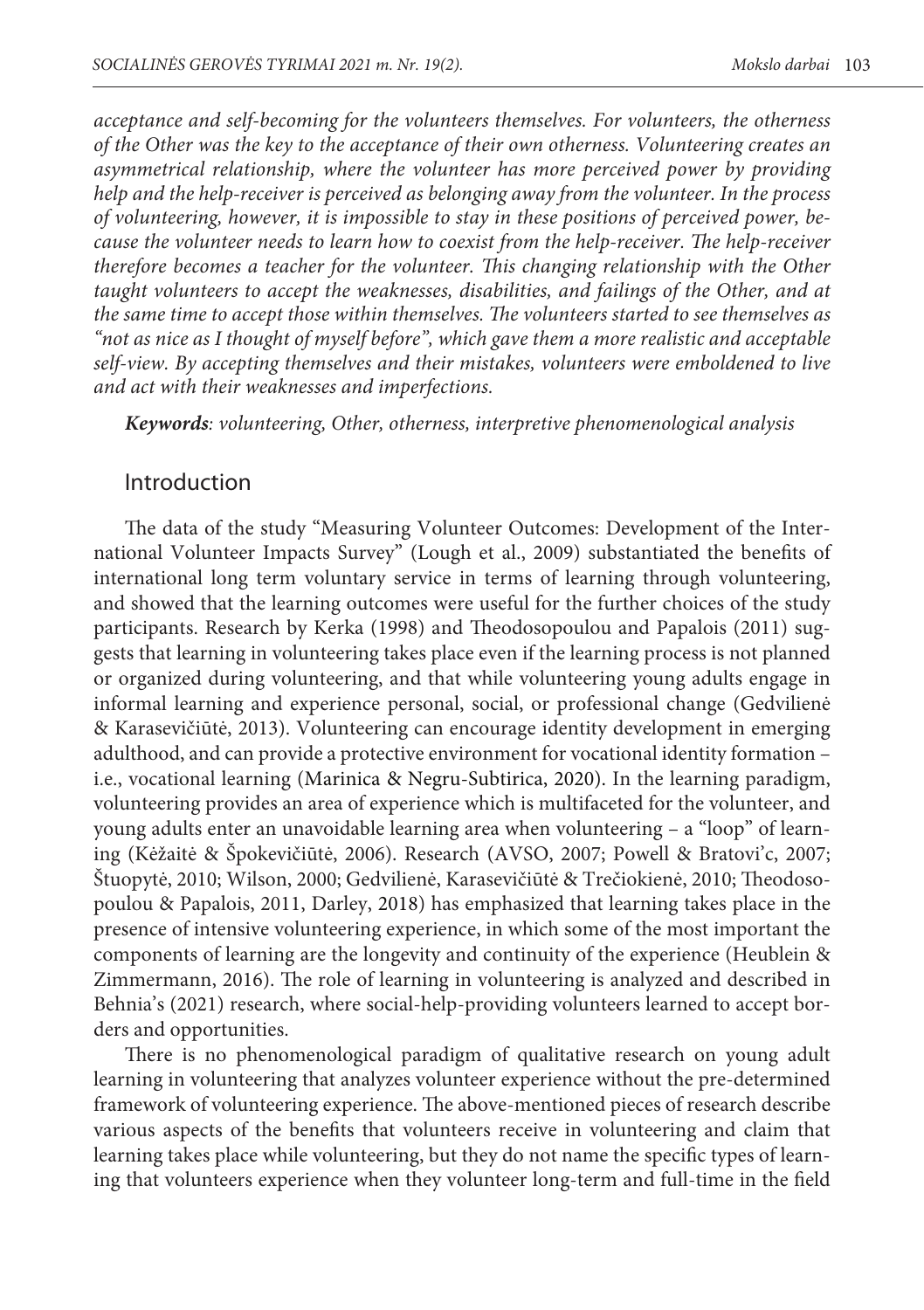of social help. On this basis, this study raises the question of exactly what volunteers experience in long-term and full-time volunteering in the field of social help. **The object** of this research is the experience of young adults volunteering in the field of social help.

**The research question** is: How do young adults experience volunteering in the field of social help? This article discusses only one finding of the study – the transformative experience of accepting the Other in volunteering.

**The aim of this research** is to reveal the phenomenon of young adults' experiences of self and Other in volunteering when acting in the field of social help.

#### 1. Research methodology and research participants

The design of this study is based on interpretive phenomenological analysis (hereafter IPA) (Smith et al., 2009). "The main goal of IPA is not only to reveal the meanings of the unique research participants world (phenomenological part), but also the content and multilayeredness (interpretive part) of those meanings, which is usually not directly visible" (Smith et al., 2009). IPA is an ideographic attitude based on a particular phenomenon in a particular context, and is performed with a small group of research participants. "Leverage of subjective interpretation is an analysis of the author's idea. It gives unity to the whole work: in each work there is a 'inner core', from which all the thoughts of the author emerge" (Schleiermacher, cited in Smith et al., 2009). The role of the researcher conducting IPA is to understand how research participants try to understand their experiences.

Based on the IPA methodology (Smith et al., 2009), ex-volunteers were invited to participate in the research, ensuring the principles of voluntary participation and snowball selection. The strategy of selecting the research participants opened the possibility to participate in the study not only for those former volunteers who actively and boldly share volunteering experiences, but also for those who would not necessarily elect to respond themselves, but would gladly and voluntarily participate in the study when invited. According to IPA creator J. A. Smith's (2009) recommendation, this research involved the participation of a small number of volunteers – 6 ex-volunteer research participants; 3 women and 3 men. The homogeneity of the research participants by age was ensured – all research participants participated in their volunteering activity when they were young adults (18–30 years old). All research participants had previously participated in longterm, full-time volunteering within the field of social help. The intensity of the volunteering activities was a minimum of 20 hours and a maximum of 40 hours per week. The duration of the volunteering was no shorter than 6 months, and the interview took place at least 1 year after volunteering. All research participants volunteered in the field of social help with more vulnerable groups in society (such as addiction-prone, crime-prone, mentally and/or physically disabled individuals) or with less vulnerable groups in society (children in children's day care centers, young people in youth centers).

Research ethics in the IPA methodology ensure respect for the research participants and their life experiences. Upon invitation to the study, research participants were introduced to the purpose of the study and the possibility of using their interviews in data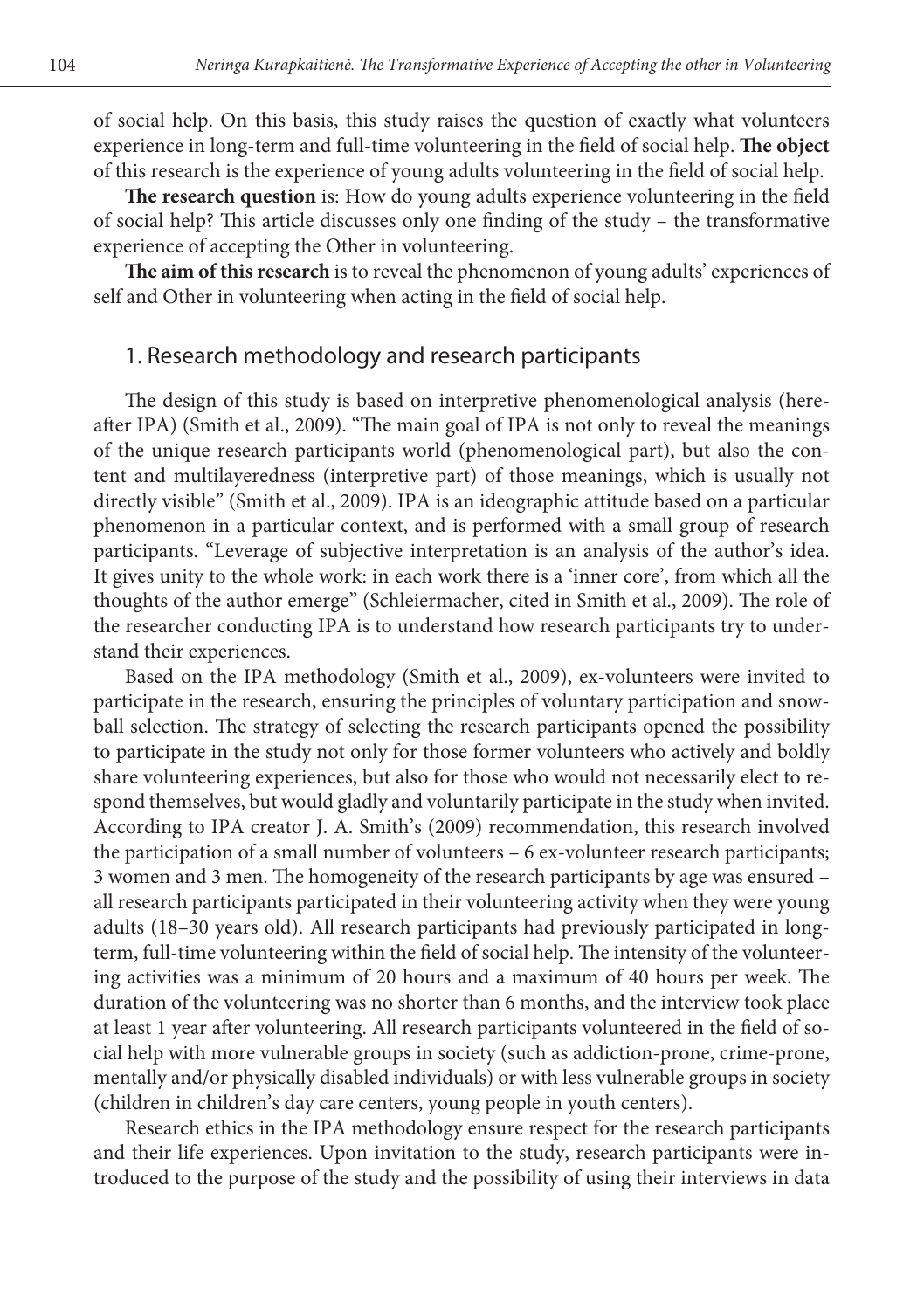analysis. Research participants were able to cancel their involvement within two weeks of the interview if they had reassessed or didn't want their experience to be included in the study data. To ensure the anonymity of the research participants, their names, countries of origin, and the names of the organizations in which they had volunteered were changed (Smith et al., 2009; Matulaitė, 2013). The last step was the ethical interpretation of research data. In order to analyze the research data using the IPA method, a constant reflection was maintained in the form of a diary. In the reflection diary, previous personal volunteering experiences and current experiences in conducting the research were reflected on. This involved the personal introspective analysis of the researcher, including assumptions, prejudices, stumbling blocks, and blind spots. For the data collection, a semi-structured in-depth interview method was selected based on the recommendations of Smith, Flowers, and Larkin (2009). Interview questions were open and broad so that the research participants could speak freely and personally. The IPA research methodology is based on openness to the unknown, so the formulation of interview questions allowed the research participants to immerse themselves in all sorts of unlimited volunteering experiences. IPA primarily focuses on the phenomenological experience of the research participants, seeking to understand their perception of the experience by analyzing and identifying frustrating topics, clusters, topic clusters, and meta-themes. Only after did interpretation of the data follow, with possible theoretical discussions at the end.

### 2. Research results and analysis

Otherness in volunteering is revealed in several aspects: the experience of a different, misunderstood, and unexpected self; an encounter with an Other who does not submit to the rules of the personal world; and exchanging with an Other, testing boundaries and changing roles. As outlined by the research participants, being misunderstood is normal in volunteering, even if it is difficult: *People didn't understand it (researcher's remark – an event) – I explained it well to my circle, they understood what the idea was, but the government didn't understand much, which is why they didn't allocate enough permits (Viktor,* 84). *[...] there have actually been difficult moments when you don't talk to another person – he's here next to you, you talk, but he's so far away. And it's not clear whether it's just because of the language, or in general; he was just so far away and it was difficult sometimes* (Eimantas, 216–218). When the volunteers felt that they weren't being understood and they couldn't understand others, it led them to feelings of recession and isolation: *They know their system, as they say, and so on. And from that it's like the jokes were born there or* [...] *verbally funny phrases that I can't understand, so to say, because I don't have that experience of where there is; because I don't understand them* (Eve, 141–142). A situation where volunteers are misunderstood and they also do not understand others takes place as a dialogue, in which to be misunderstood and to not understand constantly exist together; when one appears (to be misunderstood), the other (the misunderstanding of others) also reveals itself. Both can manifest themselves first and then attract the other – the misunderstanding of others can invite the presence of being misunderstood, and vice versa.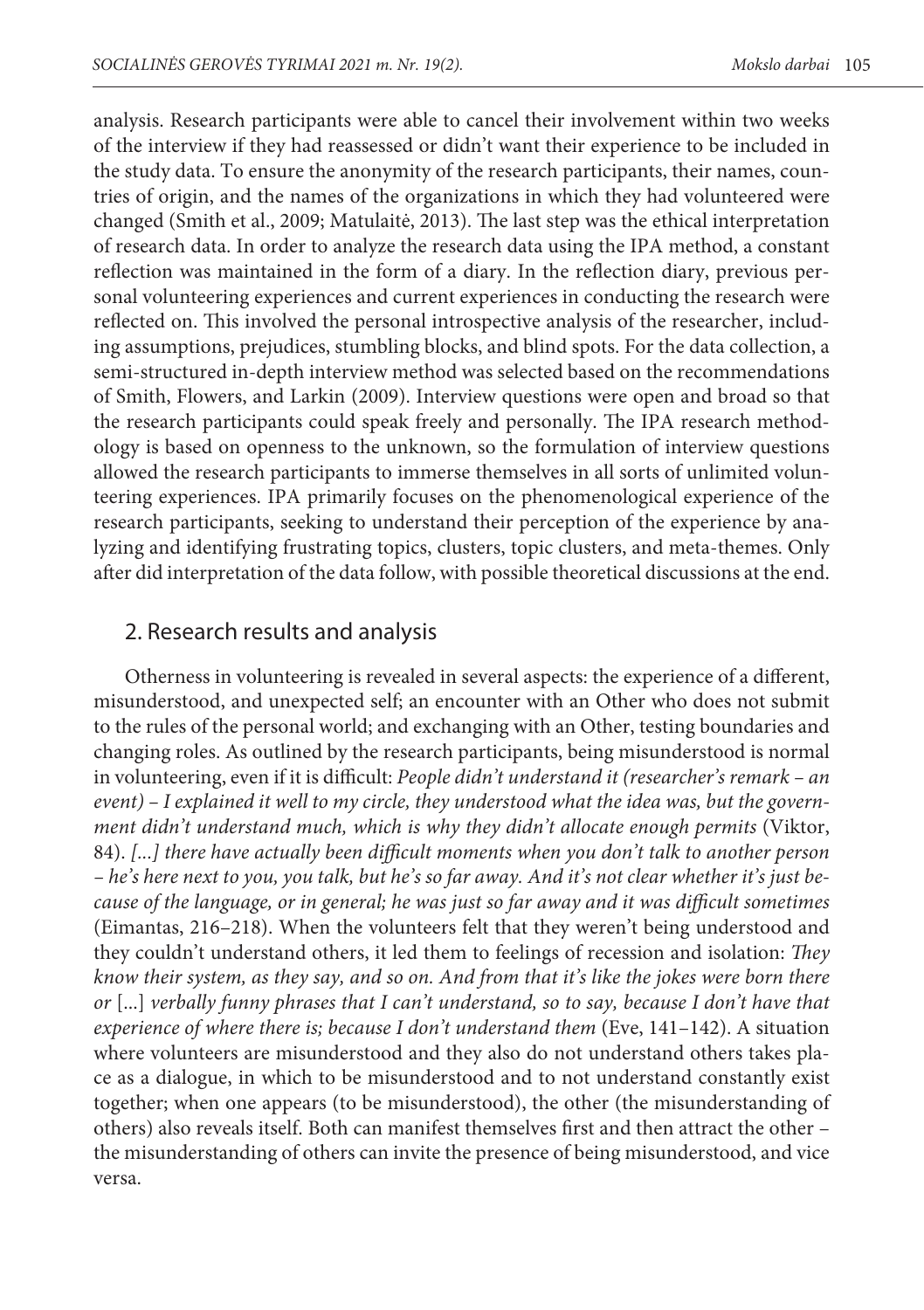For the volunteers, a negative experience with an Other revealed a different perception of themselves. Much as in the photograph production process, when a photograph emerges from a negative (reverse) image, a negative volunteering experience with an Other similarly revealed a new, different self-perception of the volunteer: *I created (researcher's remark – prior to volunteering) a social circle that I liked, that understood me*  [...] aaand... even the same people with the same interests. Like I said, music and those *forest things, just when I came here (researcher's remark – to the volunteers) every Friday there were parties until morning and alcohol and such superficial communication; it was not that I was discouraged, but I did not make good friends there, close ones (Victor, 115- 117). I'm not a vegetarian or a vegan, I eat bacon, and for me it's a delicacy aaaand… like… mmm… I say for some Greek people, or, I don't know – but for Spanish and Portuguese, this is not necessarily acceptable, and then follows that we did not like each other and we had mmm… conflict, but maybe not straight conflict – such a little… aaah… search for distance (Eve, 135-137). They accept me as much as they can, but I don't belong here, here is not my life. And then you think, too – do I want to take over and infiltrate myself around here like them, or am I okay with where I am? It was such a moment, too, that I did not infiltrate so deeply, although there was an effort, but I decided not to infiltrate (Eve, 143–145).*

Elements of the volunteers' usual and normal pre-volunteering lives caused tension and even conflict when, during volunteering, they encountered Others and otherness. Volunteers felt confused, but they were aware of their choice of how to react to it – to adapt to the Other or to remain themselves under tension. Most research participants, some more than others, chose to experience tension with the Other and the otherness, and because of this decision volunteers strengthened their personal characteristics and hobbies and revealed abilities in themselves. In their relationship with an Other, volunteers freely chose behaviors that encouraged asking questions such as: Who am I and how do I want to be? Encountering the otherness of the Others encouraged the research participants to stay true to themselves and reinforced their self-awareness, and so the otherness helped them to meet their own selves.

Being with the Other's otherness came as a surprise, and allowed volunteers to overcome personal limitations when the Other was weaker, needed help, or was more helpless than the volunteer. *[...] youngsters come from orphanages or from highly conflicted fami*lies and so on – they're abandoned, and... and... and... there are a lot of such very painful *stories out there really, and that loneliness, and a lot of everything. And well, I somehow felt that every day, I don't know. I somehow identified myself with those stories, I actually lived the lives of those other members there (Sun, 99–101).* Approaching the otherness of the Others allowed volunteers to go beyond the topics of taboos, and to discover within themselves, as in a mirror, a reflection of the other with acceptance. *I've made a lot of friends there, with a few of them (exhales) crim(...) …well, they're criminals, they just weren't behind bars at the time, that is. It's me, I'm from Panevėžys, it's probably because of that. (inhales) Sooo… (Eimantas, 213–215).* Eimantas pronounced the word "criminals" strongly and loudly; at first, the word "criminals" got stuck, as if in doubt, but he soon highlighted this word in his narrative. The pronounced utterance of this word reinforces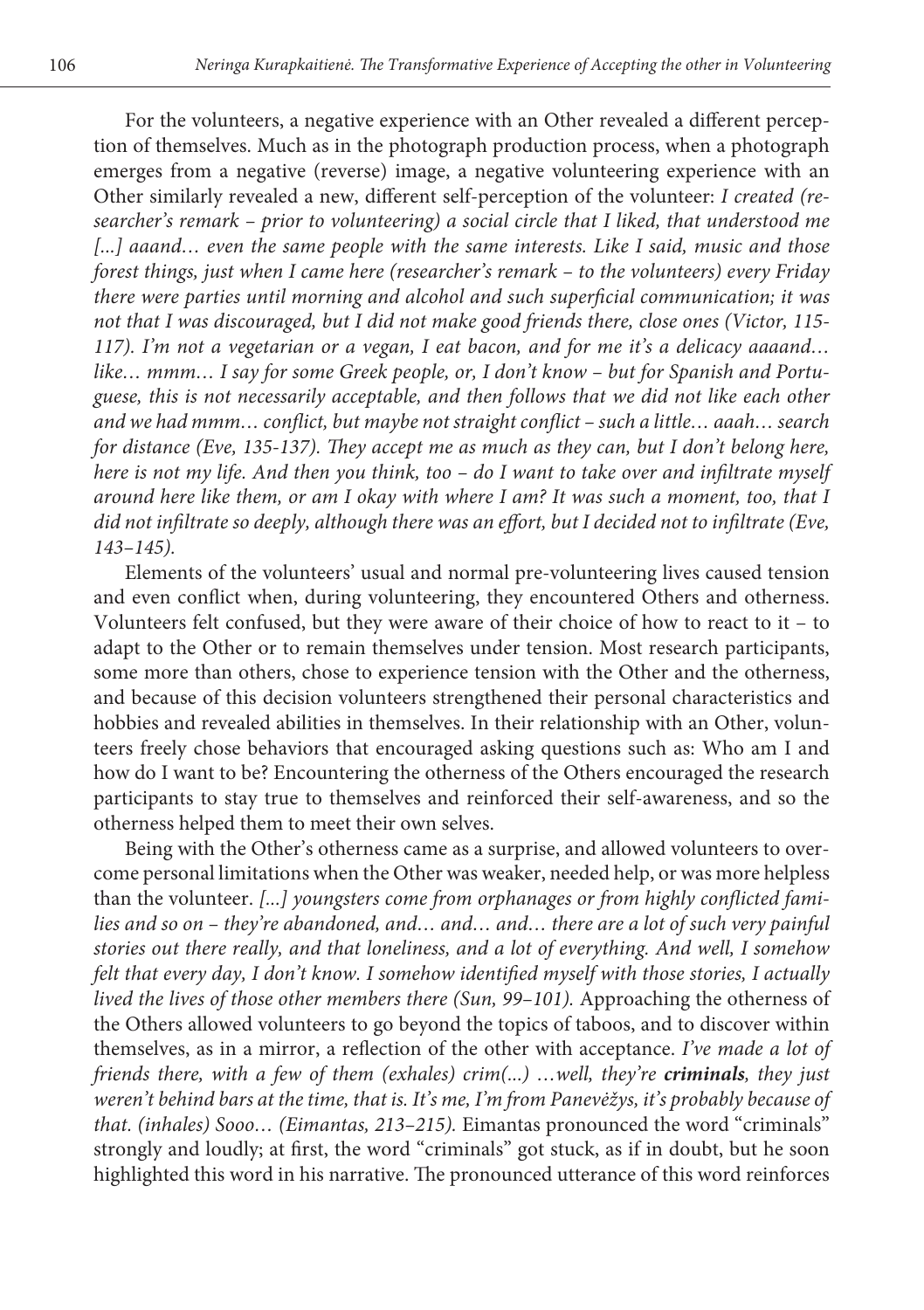Eimantas' decision to accept Others as they are – with all otherness, in this case as criminals, without beautifying or avoiding their role. At the same time, Eimantas appears to be in danger of being seen as a criminal, according to the Lithuanian saying "su kuo sutapsi, toks ir pats tapsi" ("we conform with people that we spend time with"). But, using the meaning of this saying, Eimantas emphasizes his similarity with Others with whom he has made friends, by saying that *I am from Panevėžys, it's probably because of that*. He shows how much an individual's inner image of themselves can enable them to repel an Other by fearing their own image, or can enable them to accept the different image of themselves created by the Other. Eimantas's story reveals how accepting the Other opens the door to self-acceptance, and how self-preservation is possible while maintaining a relationship with the Other: *All these criminals/such locals, they shoot, it seems (inhales), and it was very interesting with them. In that sense, it is interesting for them and it is interesting for me, too. Not in the sense that I was spending time with them there doing something wrong, but in the sense that they were coming and asking 'why, you know, why are you here? Whaat?' Well, they've seen that we live differently, you know (319-323).* 

The otherness of the Other, as revealed in age, behavior, living conditions, or lifestyle, was accepted when volunteers created an open relationship with them. When talking about the people who were important to them, the research participants highlighted their otherness and the significance of their relationship with them: *The fact that, mmm.. through… through… friendship became what was very important [.....], my friend is... she is a sixty-year-old woman (Eimantas, 325–327).* A person being sixty years of age is not a hindrance to friendship for Eimantas, but it is also not usual for him, so when discussing this friendship he continually emphasizes the age of the woman that he befriended.

*I brought, so to say, part of myself, my culture; I told them (researcher's remark – people with mental disabilities) where I am from. They will never go there, to my home country, and I really felt that it was interesting to them if you were sincere with them, not just spending hours there[ ]. But if you stay sincere with them, you look at them, you're not afraid to look at them (...), you talk to them, they feel it very much, strongly. This is the meaning* (Eve, 183–86). Eve does not mention the otherness of people with mental disabilities, which is obvious, but frequently discusses opening up for relationships with people with disabilities, and later summarizes the priority of equal relationship by giving special meaning to "staying sincere with them". Eve's narrative reveals the meaning of a personal presence with Others after overcoming her fears – she is *not afraid to look at them*.

When encountering Others, the personal boundaries of volunteers were considered an obstacle: *There was no way I could just sit down and talk to that girl, she refused to just*  talk to me. This was very, very difficult for me (Eve, 124-125). Research participants perceived awkward and difficult personal limitations in meeting Others. At the same time, they accepted that they could not do everything, and that they must accept that they are not able to do or to change some things: *And, in fact, it was the most difficult moment of the day; it was necessary to get in touch with those people again, because there were really some misunderstandings, and there was enough miscommunication during the day* (Eimantas, 221–223). Volunteers experienced Others' personal boundaries and their differing treatment of them. Some volunteers tried to behave in an unusual way, as if pushing Others or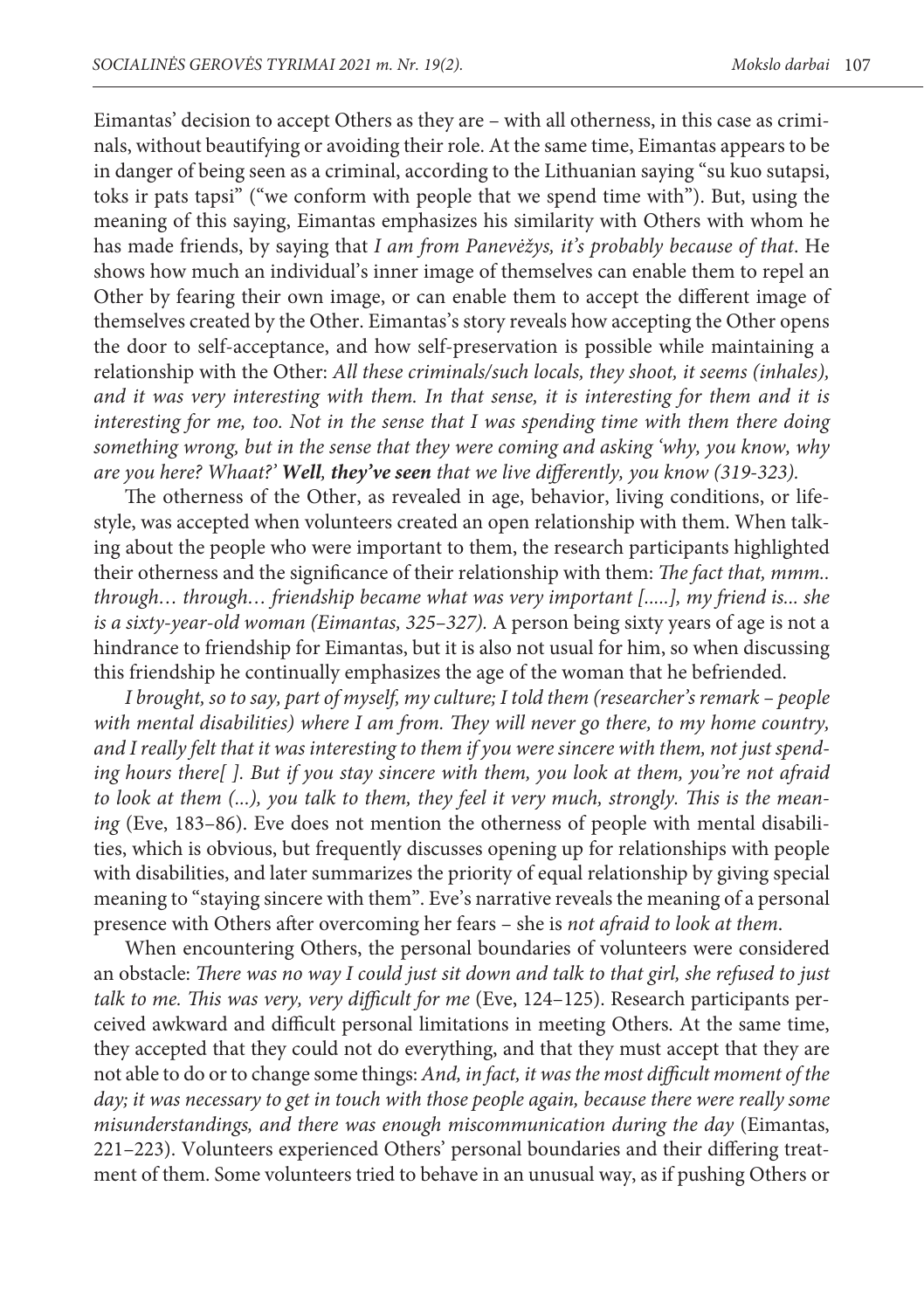the people responsible for them into danger, but at the same time not perceiving this test of boundaries as presenting harm to Others: *Since I was bored there often (...), not that I would skip out from volunteering, but I started to do my own things there, see where the limits are, how long can I do it, and when will I be stopped?* (Victor, 185-186); *But there were adventures with Internet theft from a neighbor, [...] they say, 'Lithuanians are coming to England, you have already stolen something', and we are here (laughing) stealing the Internet* (Karolina, 179–180; 186– 187). Other volunteers tried to look at situations from the outside, evaluating the experience of boundaries as a personal opportunity: *I've seen, so to say, juridical clichés as to how I can get into another country illegally. There are some crossings and I could go there as a tourist (...) and in that sense there will be nothing, because [...] you don't have to pay for a visa, just a symbolic fee, and in that sense I… I…*  [...] I saw a hole where you can enter and there is a border point in the alley, but there is *nothing there* (Kęstas, 264–268).

Volunteers also experienced having to transcend their boundaries, acknowledging personal vulnerability: *Well, you just had to be, like, at full attention all the time, you know, well ... be careful, it's ... because, I say, there was a camera stolen from me, this and more situations like that [...] with such a, maybe I've already exaggerated, but it's anxious, maybe you know (researcher's note – here the respondent whistled and rotated), I contained myself in this space* (Eimantas, 264–267)*; There were incidents in the summer when in the apartment we lived in many things were stolen... only then did we realize how unsafe it was in the area where we lived* (Eve, 102-103). Finally, boundaries were experienced in meeting Others as an unavoidable necessity: *And you know, it was forbidden for me (...) – by both their organization and the organization that sent me – to express my views [...]. I felt ambiguous because I just wanted to stay in that project, so I didn't say anything more because I really, really wanted to be there – it was my big contribution* (Kęstas, 291–192; 303–304). Experiencing personal boundaries in meeting Others in different ways increased awareness of the astonishing personal and tangible limitations of the Other. Speaking about the experience of personal limitation through the Other, some volunteers discussed how they achieved better self-perception – sometimes painfully and sometimes happily: *[...] I'm very limited, not as fanatically as I usually think, but sometimes, I think. And you know, you can see yourself very much in truth there [...] when you can't be completely there with the other person, you just can't in any way understand each other (deeply inhales)* (Eimantas, 602–604); *I said to myself while I was still there (researcher's remark –volunteering) that it would not be my future, it would not be my path, that it was too difficult and too emotional for me* (Eve, 215).

The test of boundaries and the experience of limitations in meeting the Other opened up the perception of the need for boundaries: *From this perspective, it's very important, these boundaries … it's important to understand who you are, what you do, and where you go, to somehow think about your way rather than immerse yourself in just being with those kids* (Sun, 217-218). Sun, in avoiding defined boundaries and wanting to be without any certainty, fell into the trap of limitless commitment, which greatly exhausted them and led to the discovery of the need for boundaries. In her attempt to do all she could, Sun began to blame others for exploiting her, became disturbed by her current activities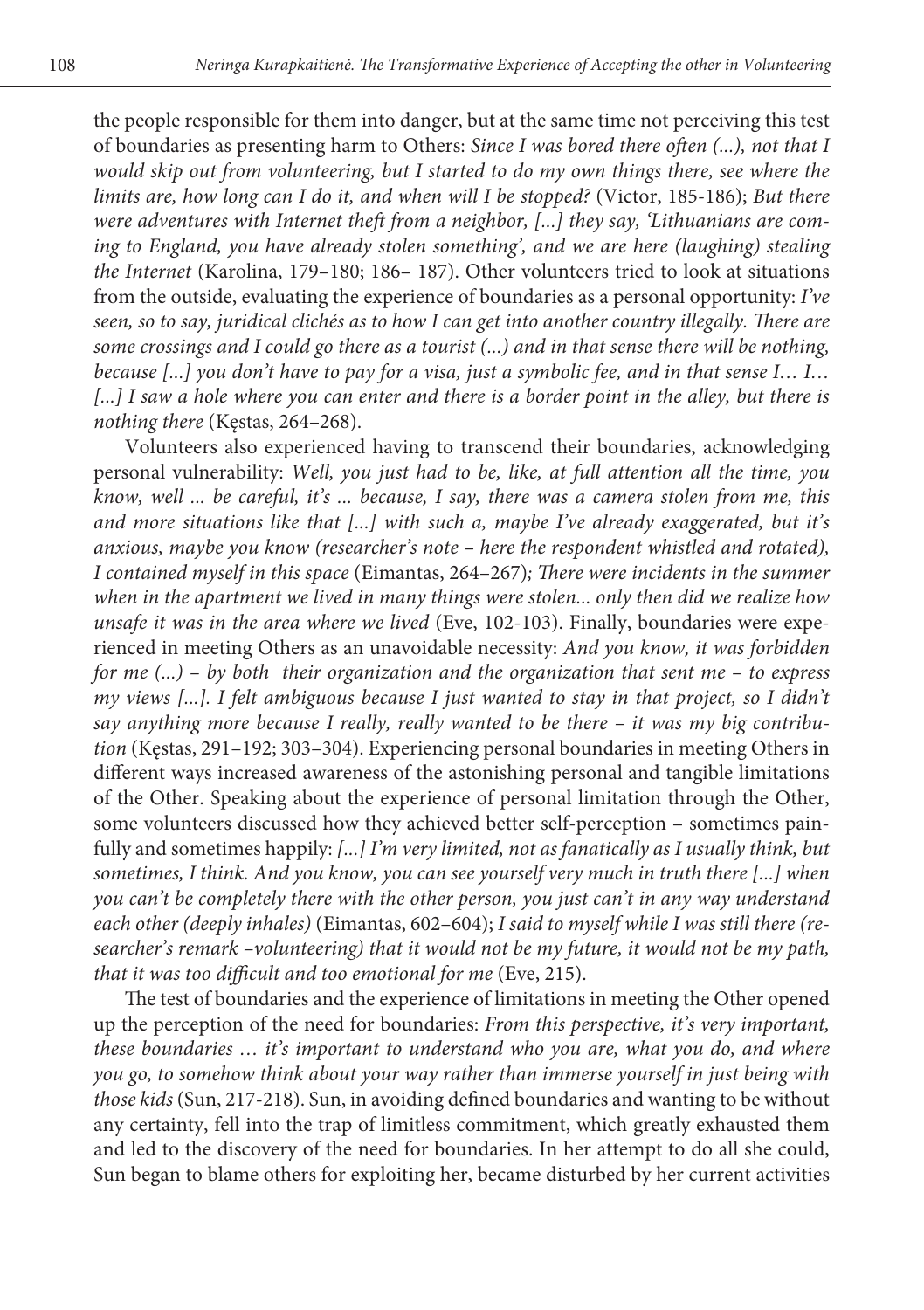and her purposefulness, and felt extremely tired by constantly trying to empathize with and respond to the needs of the Other: *Boundaries are very important, because when they don't exist, you just drown and… and… and… volunteering then becomes so that you feel exploited, although no one is exploiting you for real there* (Sun, 215–216). Meeting with Others and understanding personal and role boundaries was not an easy experience for any of the volunteers in the research. However, the personal perception of boundaries, new aspects of self-perception, and the recognition of personal needs opened up to all of the volunteers through encounters with Others. Paradoxically, self-awareness and the meaning of the relationship with Others occurred within research participants after they overcame prejudices and stereotypes and opened up to Others by accepting otherness as an integral part of their relationship. For the volunteer, their relationship with the Other became the answer to the question of what it means to be a volunteer and where the meaning is in volunteering. Others became teachers for volunteers, helping them to discover and accept personal flaws and weaknesses and to accept themselves as different through the otherness of each Other. The relationship with the otherness of the Other seems to have become a condition and an opportunity for the acceptance of the unknown, undiscovered, or hidden self.

#### 3. Discussion

Volunteers' experiences of change after encountering the Other were expressed from the perspective of an asymmetrical relationship. The relationship of the volunteer with help-receivers, from a hierarchical perspective, is unbalanced, as volunteers are perceived as hierarchically higher, whereas help-receivers, due to their dependence on the help of the volunteer, are perceived as hierarchically lower. This asymmetrical relationship was analyzed from a hierarchical perspective by Levinas (1979), who presented a broad perspective of the relationship between "me" and the "Other" which we cannot objectively understand only by describing it. The vast majority of interactions and relationships with the Other take place in such a way that the Other is part of *my* totality, *my* economy, and *my* sameness with *me*. Being in the world with Others gives preference to an egocentric presence when the Other, being *me*, is part of *myself*. From the perspective of the research participants, the volunteer is the first person to whom the help-receiver initially appears as the Other, as part of their totality, economy, and sameness with the volunteer. As long as the help-receiver is *me*, volunteering doesn't happen. From this perspective, research participants tend to control volunteering time, activities, and relationships, and predict what volunteering and helping people should look like. For some time, the volunteers understood help for the Other only if they were part of the volunteer's *me*.

Levinas (1979) invites a deeper look, beyond this egocentrism, into the relationships of people who may also have priority but who are less recognizable. At the farthest pole, another person, according to Levinas (1979), is the "Other", and is not at the near pole nor part of my totality, economy, or the sameness of *me*. The "Other" at the far pole must not be *me* – the Other must be a person who does not fit into my standards of totality. The totality in Levinas' (1979) conception is the place of comfort for *me*; all of which belongs to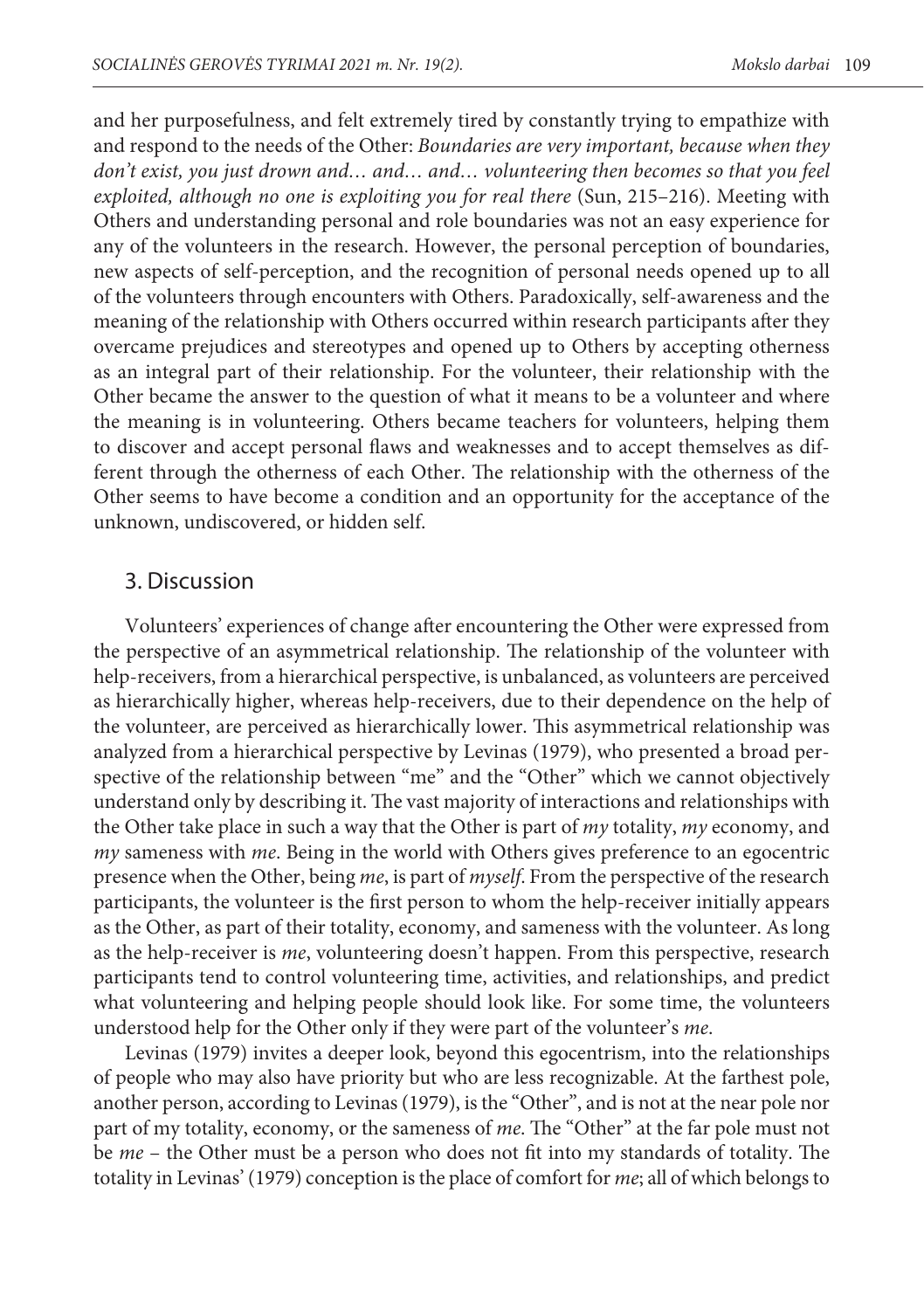*me*. The Other is not only the Other, one who is not like *me*; that person is strange, different, and alien in their own way. The Other doesn't fit into *my* categorizations and expectations, nor into *my* totality, *my* economy, or *my* sameness. The Other is a stranger who *I* invite into *my* home. From the perspective of the volunteers, the concept of "*mine*" was left in the period before volunteering – *my* mother, *my* friends, *my* family. When volunteering began, the near pole, *my* totality, remained in a vacuum, and research participants moved from their usual concept of *mine* when meeting and encountering the Other: *That person, you live with, and if you can't communicate it's then very difficult, really very difficult (...)*  (Eve, 134); *And, in fact, it was the most difficult moment of the day; it was necessary to get in touch with those people again, because there were really some misunderstandings, and there was enough miscommunication during the day* (Eimantas, 221–223).

The Other – whether another volunteer, a help-receiver, or an employee – with their otherness, diversity, and alienation, pushed the volunteers out of their usual presence at the near pole into a situation were they started to take responsibility for the Other: *[...] somehow, every day, I felt more and more meaning, and more just 'being'. Because I didn't hesitate, somehow I didn't want to change something there anymore, I just started being there with those people. (deeply inhales) I made great friends there with a few such (exhales) criminals there (Eimantas, 311–314*). An encounter with the Other is the transcendence towards infinity; taking responsibility for it. The abstract idea of infinity is not in the essential, but in the social plane (Levinas, 1979). To the extent that it arises when confronted with the Other, through the face of the Other, in Levinas' (1979) philosophy this "leads to an intersubjective social relationship" (Saldukaitytė, 2013). An ethical relationship based on responsibility is, for Levinas, an opportunity to preserve otherness. This relationship is reflected in the research participants' experiences of the preservation of otherness from the perspective of the receivers of help, in the development of an ethical relationship, and from the perspective of personal introspection, revealing self-otherness to the Other as the ethics of self and self-otherness: *I thought about how to help her, well very often I not only thought about how to help, but I looked and felt like her. There I felt all sorts of feelings for her as well, it seems I have taken over her feelings somehow* (Sun, 105–106).

Help-receivers who were weaker were inaccessible to volunteers, were unrestricted, were unsuitable for volunteer perspectives, and did not build a relationship of obedience towards volunteers because of their otherness. The relationship of the volunteer with the help-receiver began from the first-person perspective, in encountering the Other, when the otherness of the help-receiver opened their vulnerability. The vulnerability of the help-receiver created the volunteer's indifference, which Levinas (1979) defines as "responsibility for the other who looks at you." The volunteer becomes responsible for the help-receiver by opening up to their vulnerability, and cannot escape this responsibility. The weakness of the help-receiver and their obvious needs inevitably oblige the volunteer in a different way to become responsible for the help-receiver as the Other: *But if you stay sincere with them, you look at them, you are not afraid to look at them (...), you talk to them, they feel it very much, strongly. This is the meaning* (Eve, 183–86).

The phenomenon of a volunteer giving help to the less able Other is, from a firstperson perspective, the presence of an irreplaceable teacher through an encounter with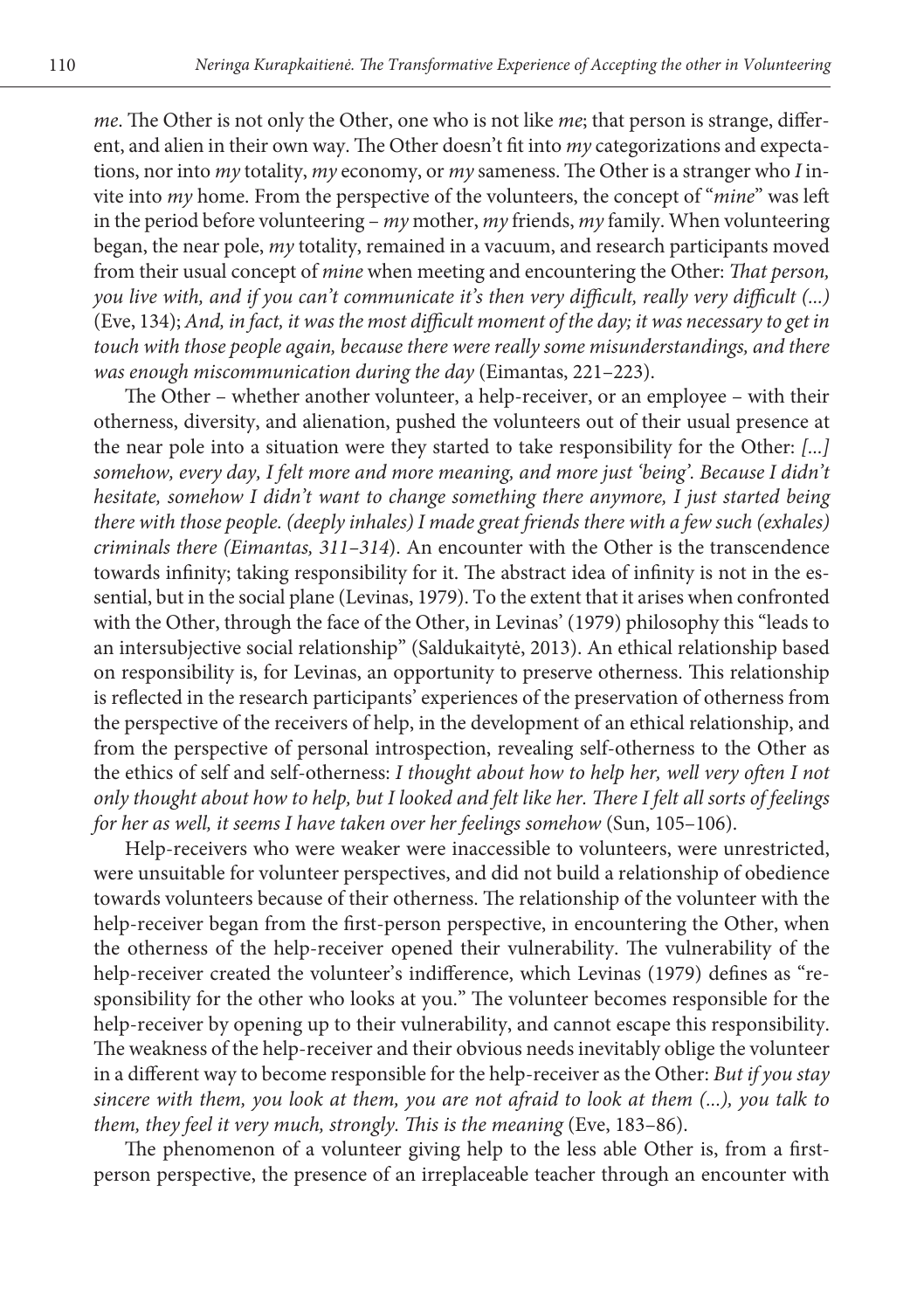another, different, and strange Other. From a volunteer's first-person perspective, the vulnerability of the person in need leaves no choice for the volunteer as to whether to be responsible or indifferent. The volunteer becomes responsible by looking at the vulnerable person, with the responsibility of building a supportive relationship.

From Levinas' (1979) ethical perspective, both sides of this asymmetrical relationship are necessary – between the volunteer and the person in need and between the person in need and the volunteer. The experience of the volunteers shows not only their responsibility for the help-receivers, but also the relationship of dependence on the help-receivers – *I was a volunteer, but in reality, I was like that person (researcher's remark – the person in need that they were assisting)* (Sun, 94–95). The acceptance of the Other introduced an ethical imperative both to accept oneself and to remain oneself with the Other while accepting the Other. The meaning of the relationship with the Other arose for the volunteers when they opened up to the vulnerability of the Other by accepting otherness as an integral part of both the Other and themselves.

#### Conclusions

Volunteers discussing personal boundaries acknowledged personal vulnerability and accepted the confrontation with boundaries in meeting the Other as an unavoidable necessity. Experiencing personal boundaries in meeting each Other increased awareness of the astonishing personal and tangible limitations of the Other and of themselves in different ways.

In experiencing the otherness of the Other, the research participants also experienced a changing relationship with the Other. In a changing relationship, when control shifts into a relationship of trust with nearby co-existence, volunteers realized the experience, discovered the meaning of volunteering, empowered themselves through trust, and based their existences on personal freedom through creativity.

The openness of the volunteers to the relationship with the vulnerable Other became a process of deep self-learning. Through their relationships with the Other, volunteers were taught to accept personal flaws, disabilities, weaknesses, and other personal struggles that did not exist before volunteering. This led the research participants to perceive a more real self-image and to become more courageous to live with their personal flaws.

#### References

- Behnia, B. (2021). Role commitment and role maintenance strategies: A symbolic interactionist approach to volunteering. *Canadian Journal of Nonprofit & Social Economy Research*, *12*(1), 23–37. [https://doi.](https://doi.org/10.29173/cjnser.2021v12n1a370) [org/10.29173/cjnser.2021v12n1a370](https://doi.org/10.29173/cjnser.2021v12n1a370)
- Darley, S. (2018). Learning as a process of personal-social transformation: Volunteering activity in health and social care charities. *Mind, Culture & Activity*, *25*(3), 199–215. [https://doi.org/10.1080/1074903](https://doi.org/10.1080/10749039.2018.1476549) [9.2018.1476549](https://doi.org/10.1080/10749039.2018.1476549)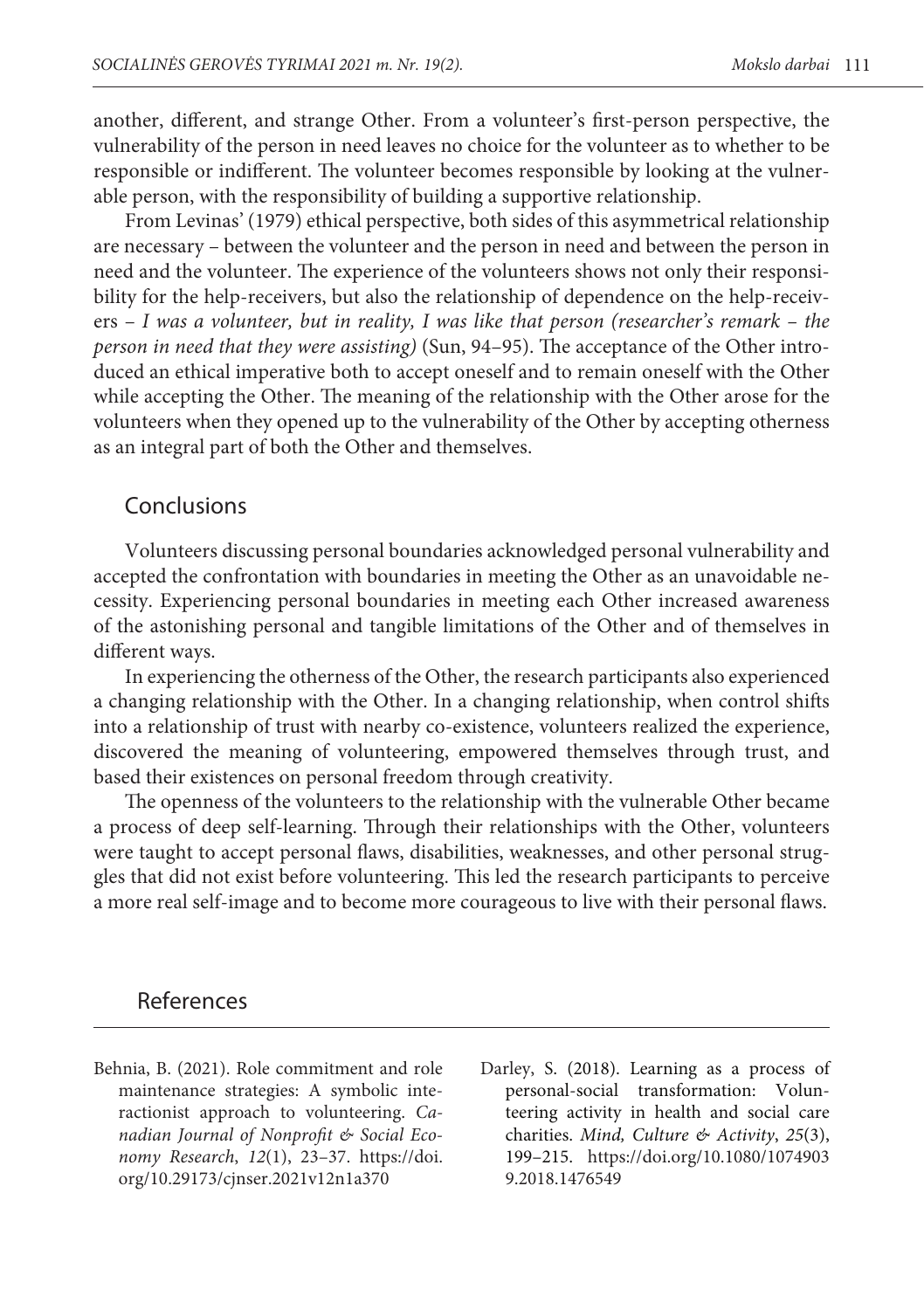- Gedvilienė, G., Karasevičiūtė, S., & Trečiokienė, E. (2010). Savanorystė socialinių gebėjimų ugdymo koncepcijoje. *SOTER: religijos mokslo žurnalas / SOTER: Journal of Religious Science*, *61*(33), 79–92.
- Heublein, E., & Zimmermann, N. E. (2016). *Holistic learning. Planning experiential, inspirational and participatory learning processes*. Berlin: MitOst Editions, MitOst Association.
- Kerka, S. (1998). Volunteering and adult learning. *ERIC Digest*, No. 202. Retrieved from [https://files.eric.ed.gov/fulltext/ED423428.](https://files.eric.ed.gov/fulltext/ED423428.pdf) [pdf](https://files.eric.ed.gov/fulltext/ED423428.pdf)
- Kėžaitė, M., & Špokevičiūtė, V. (2006). *Impact of European voluntary service (EVS) on the young person and organization in Lithuania* [Report]. Vilnius: Agency of International Youth Cooperation.
- Levinas, E. (1979). *Totality and infinity*. Canada: Martinus Nijhof Publishers and Duquense University Press.
- Lough, J. B., Moor-McBride, A., & Sherraden, M. S. (2009). *Measuring volunteer outcomes: Development of the International Volunteer Impacts Survey*. CSD Working Papers No. 09-31. Center for Social Development. <https://doi.org/10.7936/K72J6BCQ>
- Marinica, B. V., & Negru-Subtirica, O. (2020). Relationships between volunteering functions and vocational identity in emer-

ging adult volunteers*.* International Journal for Educational and Vocational Guidance, *20*(3), 591–611. [http://dx.doi.org/10.1007/](http://dx.doi.org/10.1007/s10775-020-09418-3) [s10775-020-09418-3](http://dx.doi.org/10.1007/s10775-020-09418-3) 

- Matulaitė, A. (2013). *Kai "tavo kūnas tiesiog išprotėja". Įkūnytas nėštumo patyrimas* (Doctoral dissertation). Vilnius University.
- Powell, S., & Bratovi'c, E. (2007). *The impact of long-term youth voluntary service in Europe: A review of published and unpublished research studies*. Brussels: AVSO.
- Smith, J.A., Flowers, P., & Larkin, M. (2009). *Interpretative phenomenological analysis: Theory, method and research*. Sage Publications.
- Saldukaitytė, J. (2009). M. Heideggeris ir pagrindinės fenomenologijos problemos: ontologinis skirtumas. *Problemos*, *76*, 99–111. [https://](https://doi.org/10.15388/Problemos.2009.0.1939) [doi.org/10.15388/Problemos.2009.0.1939](https://doi.org/10.15388/Problemos.2009.0.1939)
- Štuopytė, E. (2010). Savanorių mokymasis vykdant socioedukacinę veiklą nevyriausybinėse organizacijose. *Socialiniai mokslai*, *68*(2), 123–130.
- Theodosopoulou, M., & Papalois, V. (2011). Aesop's fables revisited: Volunteering through informal lifelong learning. *Problems of Education in 21st Century*, 29, 135–142.
- Wilson, J., & Musick, M. (2000). The effects of volunteering on the volunteer. *Law and Contemporary Problems*, *62*(4), 141–168. <https://doi.org/10.2307/1192270>

# **THE TRANSFORMATIVE EXPERIENCE OF ACCEPTING THE OTHER IN VOLUNTEERING**

#### **Dr. Neringa Kurapkaitienė**

Mykolas Romeris University, Lithuania

#### *Summary*

*Since the start of the 20th century, volunteering has been named and recognized as an area of learning, but the scope of research related to learning in volunteering is limited to the acquisition of competencies through volunteering, employability, the ability of volunteers to act in society, and the social commitment of volunteers. There is a lack of sensitive research on volunteering without pre-existing prejudices, which could reveal the*